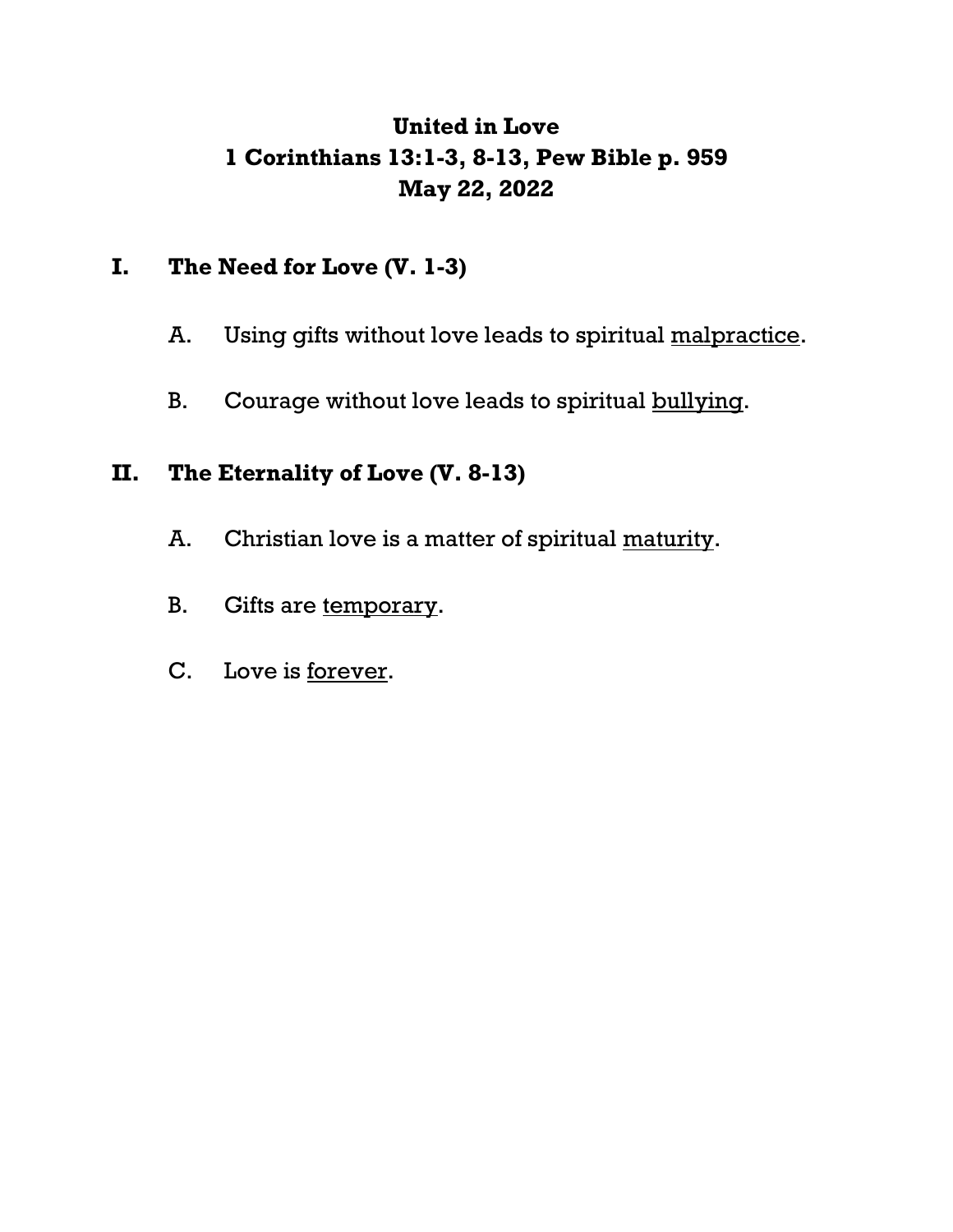#### **Group Discussion Questions**

1. Read 1 Corinthians 13:1-3.

2. What is the difference between being gifted and being loving, as verses 1- 3 say? How is it possible for a Christian to have great spiritual gifts and not have great love?

3. How is it possible for a Christian to be willing to die for what he/she believes and not love people, as verse 3 implies?

4. Read 1 Corinthians 13:8-13.

5. What are some characteristics of childhood that are good but do not continue into adulthood? What are some good gifts that God gives Christians that do not continue in heaven? Why does that matter?

6. What are some ways or situations in which God wants you to be more loving?

7. Pray for our church, that our church members would continue to grow in their love for one another. Consider attending the Zoom Prayer Meeting every Sunday at 7 pm (tonight cancelled because of the Turkey Mission Report). Register at the church website at www.apollobaptist.org to receive the meeting link.

### **Church Bible Reading Plan**

Read James 1-5 – Underline/Mark all verses discussing the rich and the poor

May Memory Verses: 2 Timothy 4:1-5